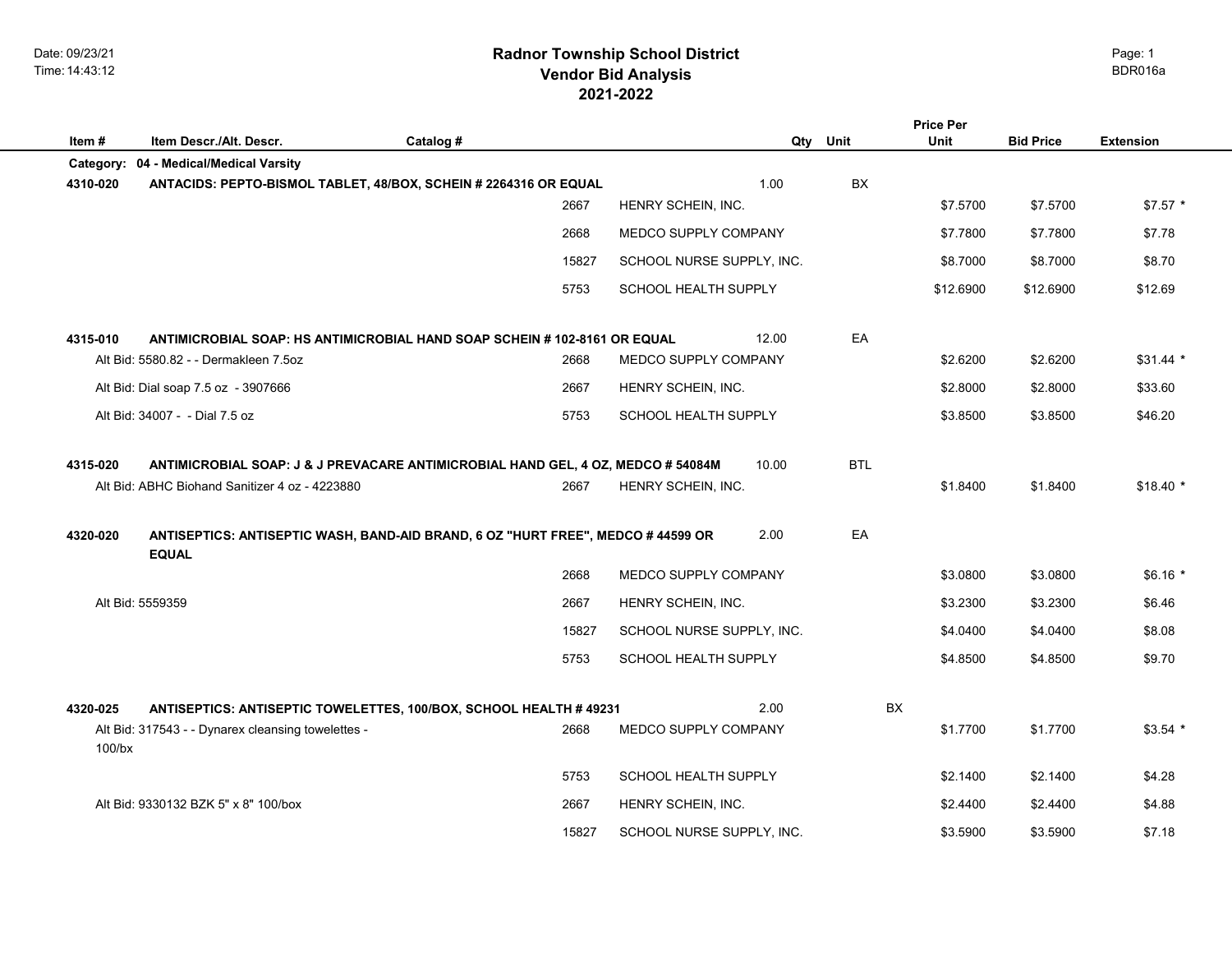|          |                                                                                                        |           |                                     |     |           | <b>Price Per</b> |                  |                  |
|----------|--------------------------------------------------------------------------------------------------------|-----------|-------------------------------------|-----|-----------|------------------|------------------|------------------|
| Item #   | Item Descr./Alt. Descr.                                                                                | Catalog # |                                     | Qty | Unit      | Unit             | <b>Bid Price</b> | <b>Extension</b> |
|          | Category: 04 - Medical/Medical Varsity                                                                 |           |                                     |     |           |                  |                  |                  |
| 4330-015 | BAGS, PLASTIC: PLASTIC ZIPLOCK BAGS, GALLON SIZE, 75/BOX<br>Alt Bid: 21356 - - 19/box                  | 5753      | 8.00<br><b>SCHOOL HEALTH SUPPLY</b> |     | BX        |                  |                  | $$31.20$ *       |
|          |                                                                                                        |           |                                     |     |           | \$3.9000         | \$3.9000         |                  |
|          | Alt Bid: 13570 - - 28/box                                                                              | 15827     | SCHOOL NURSE SUPPLY, INC.           |     |           | \$6,9500         | \$6.9500         | \$55.60          |
|          | Alt Bid: 7201963 - - Zyploc Gallon - 250/box                                                           | 2668      | MEDCO SUPPLY COMPANY                |     |           | \$27.7900        | \$27.7900        | \$222.32         |
| 4330-025 | BAGS, PLASTIC: ZIPLOC BRAND QUART SIZE BAGS - 40 PER BOX, SCHOOL HEALTH # AK21003                      |           | 2.00                                |     | <b>BX</b> |                  | (No substitutes) |                  |
|          |                                                                                                        | 2668      | MEDCO SUPPLY COMPANY                |     |           | \$3.8500         | \$3.8500         | $$7.70*$         |
|          | Alt Bid: 13560 - - 38/box                                                                              | 15827     | SCHOOL NURSE SUPPLY, INC.           |     |           | \$6.7500         | \$6.7500         | \$13.50          |
|          |                                                                                                        | 5753      | SCHOOL HEALTH SUPPLY                |     |           | \$8.4800         | \$8.4800         | \$16.96          |
| 4335-010 | <b>BANDAGES: LATEX FREE BANDAGES X-LARGE 50/BOX</b>                                                    |           | 2.00                                |     | <b>BX</b> |                  |                  |                  |
|          | Alt Bid: 261846 - plastic                                                                              | 2668      | MEDCO SUPPLY COMPANY                |     |           | \$2.2700         | \$2.2700         | $$4.54$ *        |
|          | Alt Bid: 2674121 - - Dynarex 2" x 4.5"                                                                 | 2667      | HENRY SCHEIN, INC.                  |     |           | \$3.2500         | \$3.2500         | \$6.50           |
|          | Alt Bid: 50280 - - plastic                                                                             | 15827     | SCHOOL NURSE SUPPLY, INC.           |     |           | \$3.5400         | \$3.5400         | \$7.08           |
|          |                                                                                                        | 5753      | SCHOOL HEALTH SUPPLY                |     |           | \$4.6400         | \$4.6400         | \$9.28           |
| 4335-012 | BANDAGES: LATEX FREE BANDAGES 4 WING 50/BOX, SOFTFLEX SCHEIN # 1557424 OR EQUAL,<br>3" X 2-7/8"        |           | 3.00                                |     | <b>BX</b> |                  |                  |                  |
|          |                                                                                                        | 5753      | SCHOOL HEALTH SUPPLY                |     |           | \$5.0400         | \$5.0400         | $$15.12*$        |
|          | Alt Bid: 1271255 - - Softlex                                                                           | 2667      | HENRY SCHEIN, INC.                  |     |           | \$5.3600         | \$5.3600         | \$16.08          |
|          | Alt Bid: 5316 - - 3 x 3 - fabric                                                                       | 15827     | SCHOOL NURSE SUPPLY, INC.           |     |           | \$6.1300         | \$6.1300         | \$18.39          |
|          | Alt Bid: 555903 - - Flexband 4 wing 3 x 3 (LF) fabric                                                  | 2668      | MEDCO SUPPLY COMPANY                |     |           | \$7,1000         | \$7.1000         | \$21.30          |
| 4335-014 | BANDAGES: LATEX FREE FINGERTIP BANDAGES 100/BOX, FLEXBAND 2" X 1-3/4 MEDCO #<br><b>555909 OR EQUAL</b> |           | 2.00                                |     | BX        |                  |                  |                  |
|          |                                                                                                        | 2668      | <b>MEDCO SUPPLY COMPANY</b>         |     |           | \$3.7100         | \$3.7100         | $$7.42*$         |
|          |                                                                                                        | 2667      | HENRY SCHEIN, INC.                  |     |           | \$3.7900         | \$3.7900         | \$7.58           |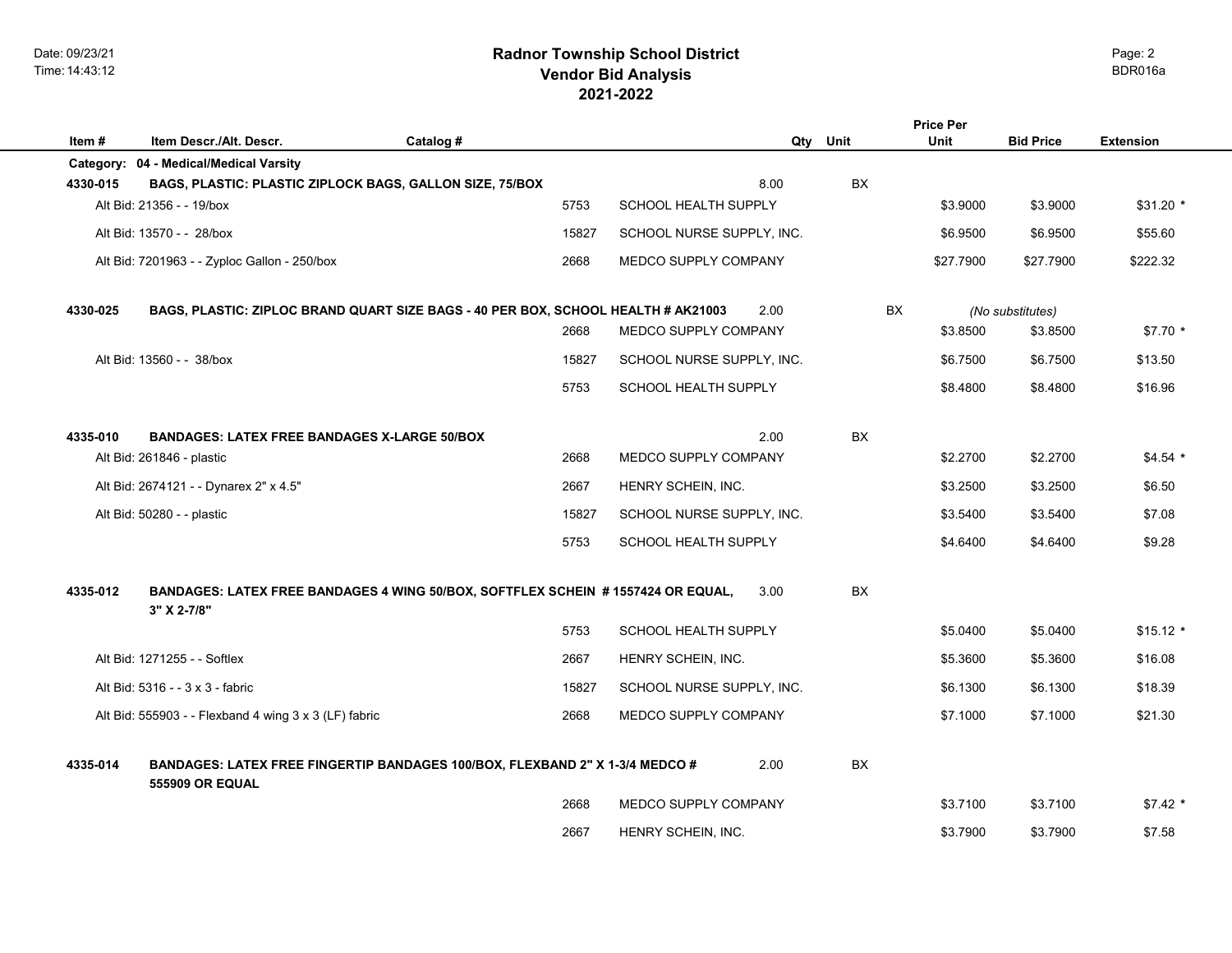| Item#    | Item Descr./Alt. Descr.                                                                                | Catalog # |                           | Qty Unit  | <b>Price Per</b><br>Unit | <b>Bid Price</b> | <b>Extension</b> |
|----------|--------------------------------------------------------------------------------------------------------|-----------|---------------------------|-----------|--------------------------|------------------|------------------|
|          | Category: 04 - Medical/Medical Varsity                                                                 |           |                           |           |                          |                  |                  |
| 4335-014 | BANDAGES: LATEX FREE FINGERTIP BANDAGES 100/BOX, FLEXBAND 2" X 1-3/4 MEDCO #<br><b>555909 OR EQUAL</b> |           | 2.00                      | BX        |                          |                  |                  |
|          |                                                                                                        | 15827     | SCHOOL NURSE SUPPLY, INC. |           | \$4.9700                 | \$4.9700         | \$9.94           |
|          |                                                                                                        | 5753      | SCHOOL HEALTH SUPPLY      |           | \$5.2500                 | \$5.2500         | \$10.50          |
| 4335-016 | BANDAGES: LATEX FREE BANDAGES (KNUCKLE) 100/BOX,, 3", SOFTFLEX SCHEIN #1558364 OR<br><b>EQUAL</b>      |           | 2.00                      | BX        |                          |                  |                  |
|          |                                                                                                        | 2667      | HENRY SCHEIN, INC.        |           | \$4.0500                 | \$4.0500         | $$8.10*$         |
|          |                                                                                                        | 15827     | SCHOOL NURSE SUPPLY, INC. |           | \$4.3500                 | \$4.3500         | \$8.70           |
|          |                                                                                                        | 5753      | SCHOOL HEALTH SUPPLY      |           | \$4.4700                 | \$4.4700         | \$8.94           |
| Fabric   | Alt Bid: 555908 - - Flexband 1 1/2" x 3" knuckle (LF)                                                  | 2668      | MEDCO SUPPLY COMPANY      |           | \$4.4800                 | \$4.4800         | \$8.96           |
| 4335-018 | BANDAGES: LATEX FREE BANDAGE (PATCH) 50/BOX, 2" X 3" FLEX BAND MEDCO # 555907                          |           | 1.00                      | BX        |                          |                  |                  |
|          |                                                                                                        | 2667      | HENRY SCHEIN, INC.        |           | \$3.4800                 | \$3.4800         | $$3.48*$         |
|          |                                                                                                        | 2668      | MEDCO SUPPLY COMPANY      |           | \$3.4900                 | \$3.4900         | \$3.49           |
|          |                                                                                                        | 5753      | SCHOOL HEALTH SUPPLY      |           | \$4.0200                 | \$4.0200         | \$4.02           |
|          | Alt Bid: 8342 - - 100/box                                                                              | 15827     | SCHOOL NURSE SUPPLY, INC. |           | \$7.7300                 | \$7.7300         | \$7.73           |
| 4335-020 | BANDAGES: LATEX FREE BANDAGE STRIPS 1" 100/BOX, SOFTFLEX SCHEIN # 1553946 OR<br><b>EQUAL</b>           |           | 5.00                      | <b>BX</b> |                          |                  |                  |
|          | Alt Bid: 1271254 - - Softflex                                                                          | 2667      | HENRY SCHEIN, INC.        |           | \$2.4200                 | \$2.4200         | $$12.10*$        |
|          |                                                                                                        | 15827     | SCHOOL NURSE SUPPLY, INC. |           | \$2.7200                 | \$2.7200         | \$13.60          |
|          | Alt Bid: 555905 - - Flexband 1 x 3 (LF) Fabric                                                         | 2668      | MEDCO SUPPLY COMPANY      |           | \$2.7700                 | \$2.7700         | \$13.85          |
|          |                                                                                                        | 5753      | SCHOOL HEALTH SUPPLY      |           | \$2.8500                 | \$2.8500         | \$14.25          |
| 4335-030 | <b>BANDAGES: WATER SEAL ADHESIVE BANDAGES ASSORTED SIZES, 30/BOX MEDCO # 72504 OR</b><br><b>EQUAL</b>  |           | 4.00                      | BX        |                          |                  |                  |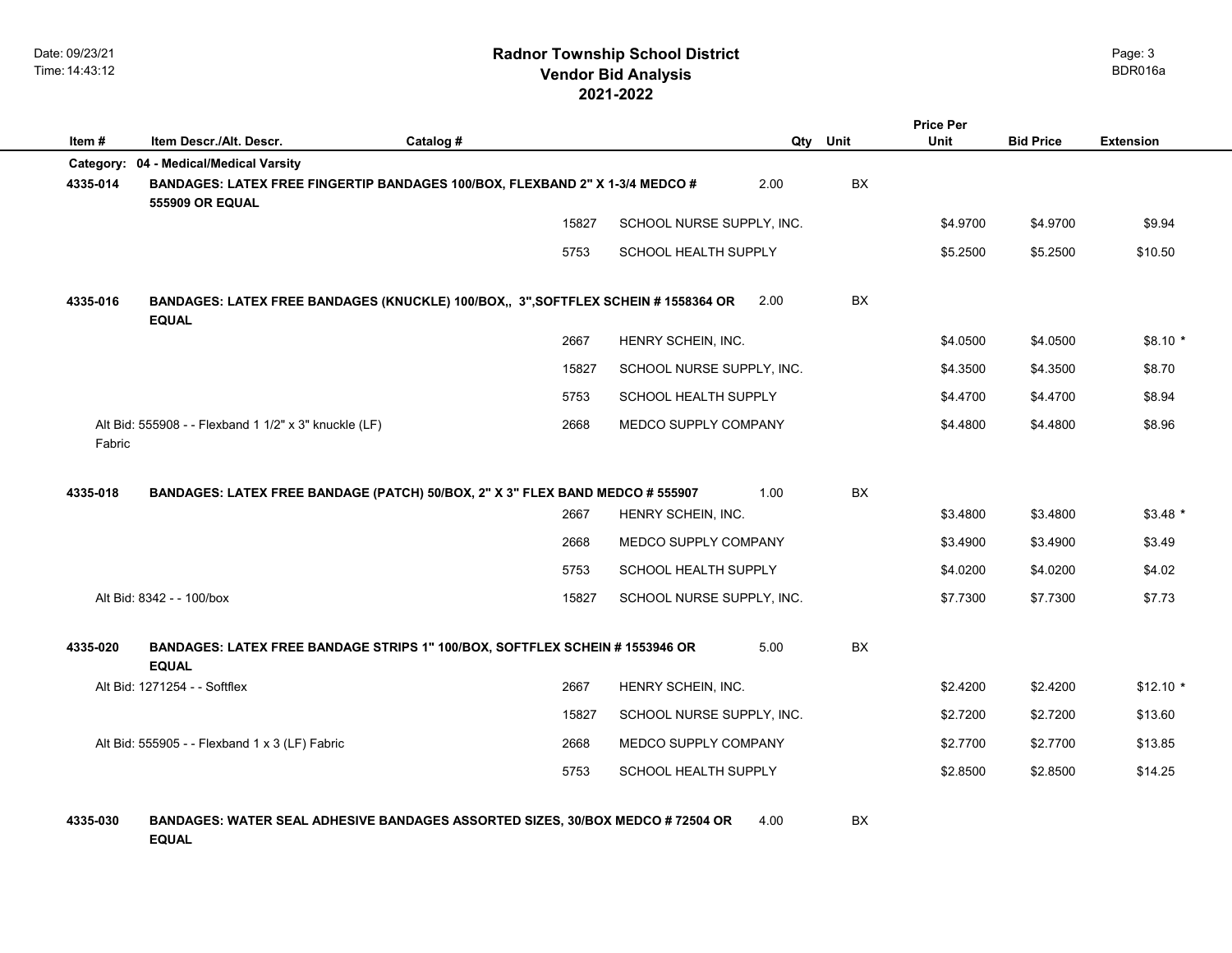| Item#    | Item Descr./Alt. Descr.                                                                                                    | Catalog # |       |                             |      | Qty Unit  | <b>Price Per</b><br>Unit | <b>Bid Price</b> | <b>Extension</b> |
|----------|----------------------------------------------------------------------------------------------------------------------------|-----------|-------|-----------------------------|------|-----------|--------------------------|------------------|------------------|
|          | Category: 04 - Medical/Medical Varsity                                                                                     |           |       |                             |      |           |                          |                  |                  |
| 4335-030 | BANDAGES: WATER SEAL ADHESIVE BANDAGES ASSORTED SIZES, 30/BOX MEDCO # 72504 OR<br><b>EQUAL</b>                             |           |       |                             | 4.00 | BX        |                          |                  |                  |
|          | Alt Bid: 263383 - - Band Aid Water Block Plus -<br>assorted 30/box                                                         |           | 2668  | MEDCO SUPPLY COMPANY        |      |           | \$3.3200                 | \$3.3200         | $$13.28$ *       |
| 4335-040 | BANDAGES: BANDAIDS, PLASTIC STRIP, 3/4" X 3", 100/BOX W/O MEDICATION, FLESH COLOR OR<br>WHITE, CURITY WHITE CROSS OR EQUAL |           |       |                             | 3.00 | <b>BX</b> |                          |                  |                  |
|          |                                                                                                                            |           | 2667  | HENRY SCHEIN, INC.          |      |           | \$1.2300                 | \$1.2300         | $$3.69$ *        |
|          |                                                                                                                            |           | 5753  | SCHOOL HEALTH SUPPLY        |      |           | \$1.3600                 | \$1.3600         | \$4.08           |
|          | Alt Bid: 261845 - - Medco Plastic 3/4" x 3                                                                                 |           | 2668  | MEDCO SUPPLY COMPANY        |      |           | \$1.4000                 | \$1.4000         | \$4.20           |
|          |                                                                                                                            |           | 15827 | SCHOOL NURSE SUPPLY, INC.   |      |           | \$2.5000                 | \$2.5000         | \$7.50           |
| 4335-076 | BANDAGES: FLEXIBLE FABRIC BAND AIDS 3/4" x 3", 100/BOX, SCHOOL HEALTH # 32005                                              |           |       |                             | 3.00 | <b>BX</b> |                          | (No substitutes) |                  |
|          | Alt Bid: 11236132 - - Henry Schein Brand                                                                                   |           | 2667  | HENRY SCHEIN, INC.          |      |           | \$1.3700                 | \$1.3700         | $$4.11*$         |
|          |                                                                                                                            |           | 5753  | SCHOOL HEALTH SUPPLY        |      |           | \$2.5000                 | \$2.5000         | \$7.50           |
|          |                                                                                                                            |           | 15827 | SCHOOL NURSE SUPPLY, INC.   |      |           | \$2.6300                 | \$2.6300         | \$7.89           |
| 4337-015 | BANDAGES, GAUZE: GAUZE BANDAGE, 2" X 4.1 YDS, KLING, 12/BAG CONFORMKENDALL OR<br><b>EQUAL</b>                              |           |       |                             | 2.00 | BG        |                          |                  |                  |
|          | Alt Bid: 1042739 - - Henry Schein Sterile                                                                                  |           | 2667  | HENRY SCHEIN, INC.          |      |           | \$2.8600                 | \$2.8600         | $$5.72$ *        |
|          | Alt Bid: 081164367 - - BSN Elastom -- 2 x 4.1 12/bag                                                                       |           | 2668  | MEDCO SUPPLY COMPANY        |      |           | \$3.6900                 | \$3.6900         | \$7.38           |
|          |                                                                                                                            |           | 5753  | <b>SCHOOL HEALTH SUPPLY</b> |      |           | \$5.5500                 | \$5.5500         | \$11.10          |
| 4337-025 | BANDAGES, GAUZE: HS CONFORMING STRETCH GUAZE 2", SHEIN # 101-8729 OR EQUAL                                                 |           |       |                             | 2.00 | EA        |                          |                  |                  |
|          | Alt Bid: 1048822 - - Henry Schein Brand                                                                                    |           | 2667  | HENRY SCHEIN, INC.          |      |           | \$1.3600                 | \$1.3600         | $$2.72$ *        |
|          | Alt Bid: 010021 - - Dukal Conforming Stretch -<br>non-sterile 2" - 12/bag                                                  |           | 2668  | MEDCO SUPPLY COMPANY        |      |           | \$1.4300                 | \$1.4300         | \$2.86           |
|          | Alt Bid: 27551 - - SH Brand 12/bag                                                                                         |           | 5753  | <b>SCHOOL HEALTH SUPPLY</b> |      |           | \$1.6100                 | \$1.6100         | \$3.22           |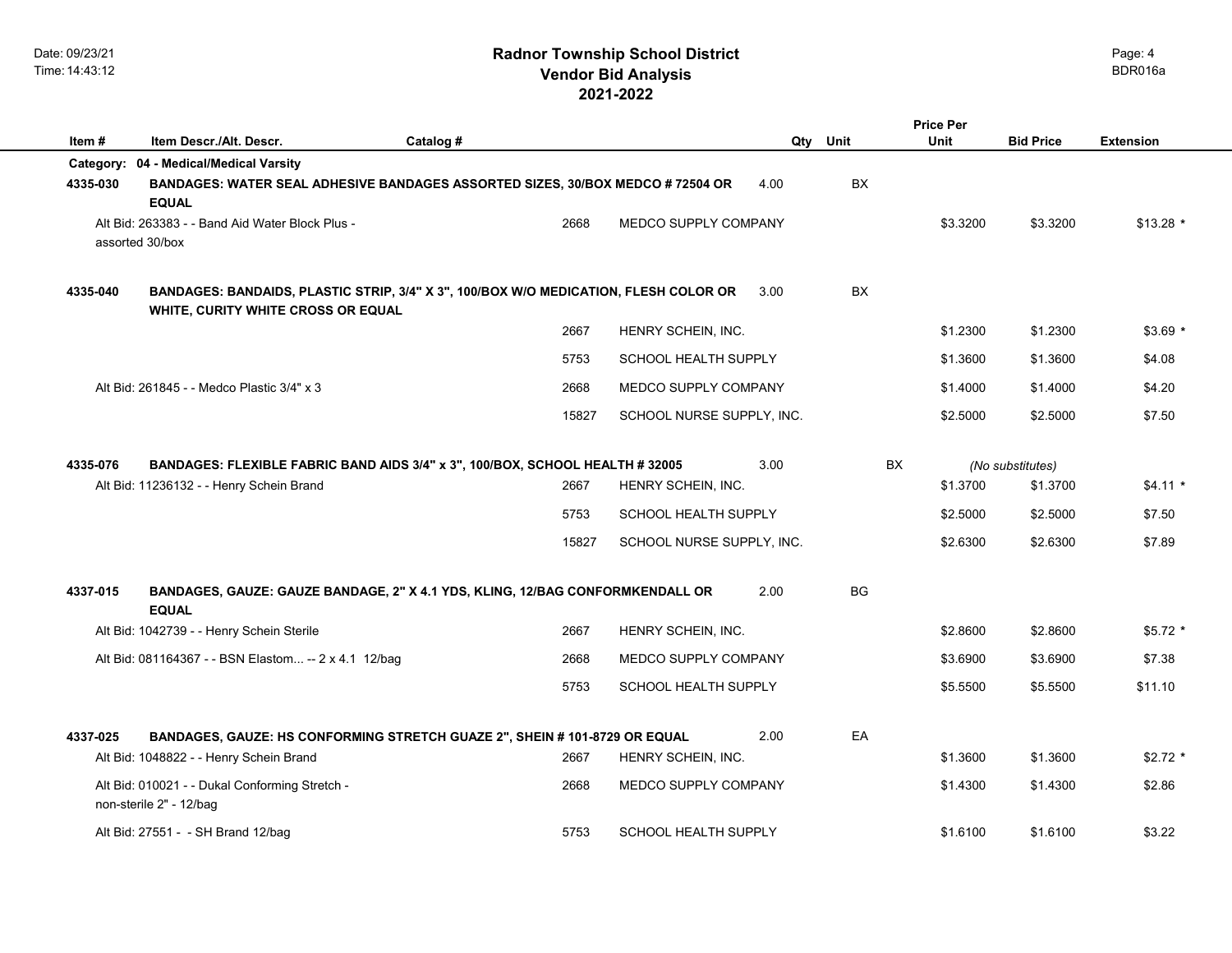Date: 09/23/21 Time: 14:43:12

# **2021-2022 Radnor Township School District Vendor Bid Analysis** BDR016a

|          |                                                                                                                              |           |       |                             |             | <b>Price Per</b> |                  |                  |
|----------|------------------------------------------------------------------------------------------------------------------------------|-----------|-------|-----------------------------|-------------|------------------|------------------|------------------|
| Item#    | Item Descr./Alt. Descr.                                                                                                      | Catalog # |       |                             | Qty Unit    | Unit             | <b>Bid Price</b> | <b>Extension</b> |
|          | Category: 04 - Medical/Medical Varsity                                                                                       |           |       |                             |             |                  |                  |                  |
| 4339-010 | BANDAGES, WRAP: ACE BANDAGE, #8, ELASTIC, 2" X 5 YDS, FULLY STRECTCHED                                                       |           |       | 2.00                        | EA          |                  |                  |                  |
|          |                                                                                                                              |           | 5753  | <b>SCHOOL HEALTH SUPPLY</b> |             | \$0.6100         | \$0.6100         | $$1.22$ *        |
|          |                                                                                                                              |           | 2668  | MEDCO SUPPLY COMPANY        |             | \$1.2400         | \$1.2400         | \$2.48           |
| 4344-010 | COLD COMPRESSES: COLD COMPRESS, INSTANT COLD, 5" X 7" 48 PER CASE SCHEIN #<br><b>101-7195 OR EQUAL</b>                       |           |       | 1.00                        | BX          |                  |                  |                  |
|          | Alt Bid: 37270 - - SH Brand 16/case                                                                                          |           | 5753  | <b>SCHOOL HEALTH SUPPLY</b> |             | \$7.2100         | \$7.2100         | $$7.21$ *        |
|          | Alt Bid: 47039M - - 5 x 6 50/case                                                                                            |           | 2668  | MEDCO SUPPLY COMPANY        |             | \$15.5800        | \$15.5800        | \$15.58          |
|          |                                                                                                                              |           | 2667  | HENRY SCHEIN, INC.          |             | \$17.8800        | \$17.8800        | \$17.88          |
|          |                                                                                                                              |           | 15827 | SCHOOL NURSE SUPPLY, INC.   |             | \$34.7500        | \$34.7500        | \$34.75          |
| 4363-020 | DISINFECTANT: SANI-CLOTH PLUS HARD SURFACE DISINFECTANT, 8" X 14", 65/PKG, X-LARGE<br><b>CANISTER</b>                        |           |       | 21.00                       | EA          |                  | (No substitutes) |                  |
|          |                                                                                                                              |           | 2667  | HENRY SCHEIN, INC.          |             | \$5.8500         | \$5.8500         | $$122.85$ *      |
|          |                                                                                                                              |           | 5753  | SCHOOL HEALTH SUPPLY        |             | \$7.8100         | \$7.8100         | \$164.01         |
|          |                                                                                                                              |           | 15827 | SCHOOL NURSE SUPPLY, INC.   |             | \$13.1500        | \$13.1500        | \$276.15         |
| 4363-030 | DISINFECTANT: QWIK CHLOR CLEAN-UP KIT (BLEACH PACKET, TOWELS, GLOVES, RED<br>BIOHAZARD BAG), SCHOOL HEALTH # 90209           |           |       | 2.00                        | <b>EACH</b> | (No substitutes) |                  |                  |
|          |                                                                                                                              |           | 15827 | SCHOOL NURSE SUPPLY, INC.   |             | \$2.2000         | \$2.2000         | \$4.40           |
| 4365-010 | GLOVES: GLOVES, VINYL EXAMINATION, MEDIUM, 100/BOX LATEX FREE. ENCLOSE SAMPLE.<br><b>POWDERED OK</b>                         |           |       | 2.00                        | <b>BX</b>   |                  |                  |                  |
|          | Alt Bid: 1037137 - - powder free                                                                                             |           | 5753  | SCHOOL HEALTH SUPPLY        |             | \$6.4900         | \$6.4900         | $$12.98$ *       |
| 4365-030 | GLOVES: NITRILE EXAM GLOVES, POWDER FREE, NON-STERILE, LATEX ALTERNATIVE, BOX<br>100, SIZE LARGE, SCHEIN # 102-5413 OR EQUAL |           |       | 1.00                        | BX          |                  |                  |                  |
|          |                                                                                                                              |           | 5753  | <b>SCHOOL HEALTH SUPPLY</b> |             | \$13.1900        | \$13.1900        | $$13.19$ *       |
|          | Alt Bid: 7019178 - - Blue nitrile large 100/box                                                                              |           | 2668  | MEDCO SUPPLY COMPANY        |             | \$17.8600        | \$17.8600        | \$17.86          |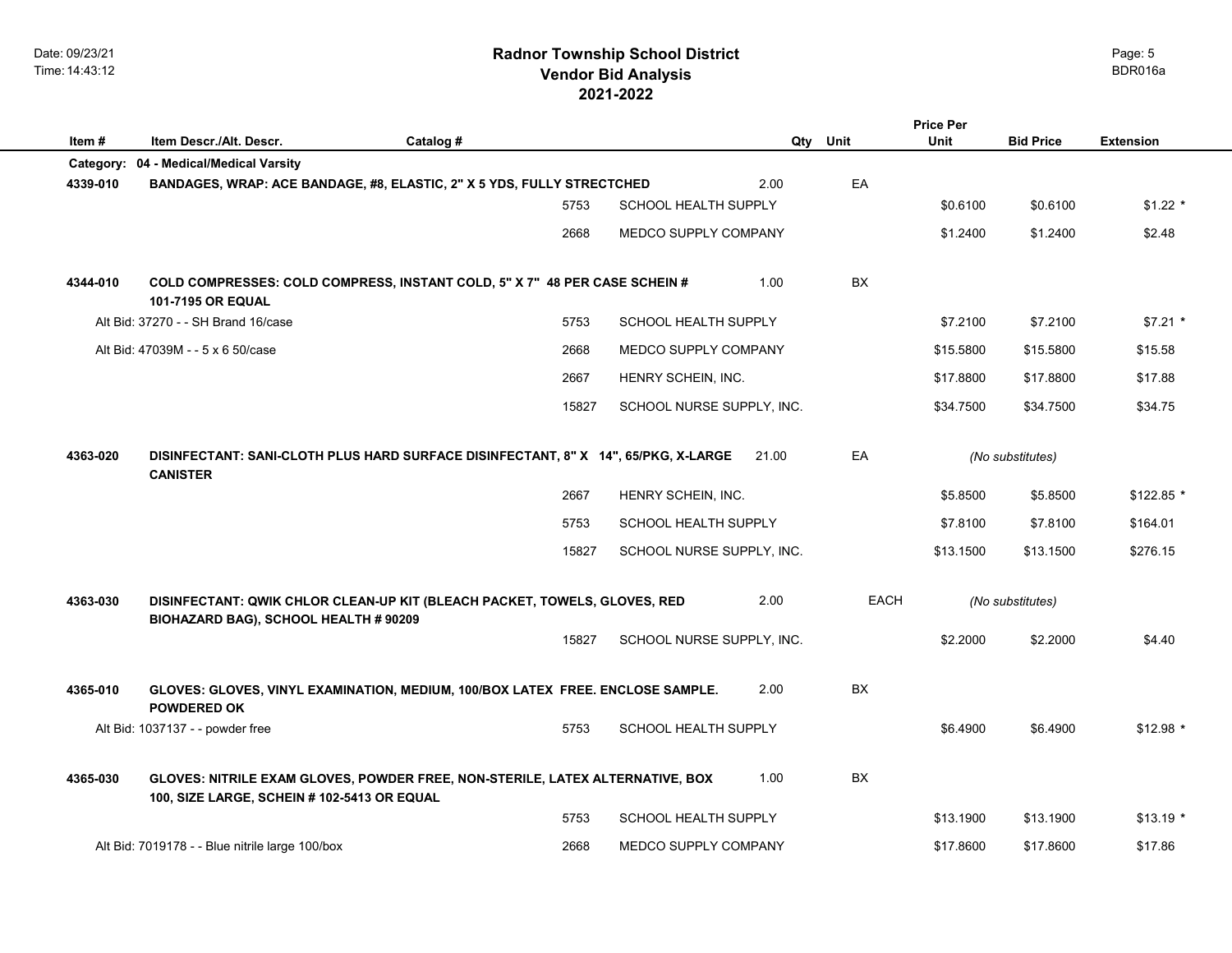|          |                                                                                                                              |           |       |                           |      |      | <b>Price Per</b> |                  |                  |  |
|----------|------------------------------------------------------------------------------------------------------------------------------|-----------|-------|---------------------------|------|------|------------------|------------------|------------------|--|
| Item#    | Item Descr./Alt. Descr.                                                                                                      | Catalog # |       |                           | Qty  | Unit | Unit             | <b>Bid Price</b> | <b>Extension</b> |  |
|          | Category: 04 - Medical/Medical Varsity                                                                                       |           |       |                           |      |      |                  |                  |                  |  |
| 4365-030 | GLOVES: NITRILE EXAM GLOVES, POWDER FREE, NON-STERILE, LATEX ALTERNATIVE, BOX<br>100, SIZE LARGE, SCHEIN # 102-5413 OR EQUAL |           |       |                           | 1.00 | BX   |                  |                  |                  |  |
|          |                                                                                                                              |           | 2667  | HENRY SCHEIN, INC.        |      |      | \$18.2100        | \$18.2100        | \$18.21          |  |
|          |                                                                                                                              |           |       |                           |      |      |                  |                  |                  |  |
| 4370-040 | LOTIONS/OINTMENTS: MAJOR TRIPLE ANTIBIOTIC OINTMENT, 1 OZ, COLLINS #2277424 OR<br>EQUAL.                                     |           |       |                           | 2.00 | EA   |                  |                  |                  |  |
|          | Alt Bid: 9004972 - - Henry Schein Brand                                                                                      |           | 2667  | HENRY SCHEIN, INC.        |      |      | \$1.6000         | \$1.6000         | $$3.20$ *        |  |
|          |                                                                                                                              |           | 2668  | MEDCO SUPPLY COMPANY      |      |      | \$2.1300         | \$2.1300         | \$4.26           |  |
|          |                                                                                                                              |           | 15827 | SCHOOL NURSE SUPPLY, INC. |      |      | \$3.6800         | \$3.6800         | \$7.36           |  |
|          |                                                                                                                              |           | 5753  | SCHOOL HEALTH SUPPLY      |      |      | \$4.2700         | \$4.2700         | \$8.54           |  |
|          |                                                                                                                              |           |       |                           |      |      |                  |                  |                  |  |
| 4370-050 | LOTIONS/OINTMENTS: OINTMENT, VITAMIN A & D, 2 OZ                                                                             |           |       |                           | 2.00 | EA   |                  |                  |                  |  |
|          | Alt Bid: 1290782 - - Dynarex Brand 4oz                                                                                       |           | 2667  | HENRY SCHEIN, INC.        |      |      | \$0.9000         | \$0.9000         | $$1.80*$         |  |
|          | Alt Bid: 1008060 - - 1 oz                                                                                                    |           | 5753  | SCHOOL HEALTH SUPPLY      |      |      | \$0.9600         | \$0.9600         | \$1.92           |  |
| 4387-020 | <b>MEDICINES: ADVIL TABLETS, 200MG, 100/BOTTLE</b>                                                                           |           |       |                           | 1.00 | EA   |                  |                  |                  |  |
|          |                                                                                                                              |           | 5753  | SCHOOL HEALTH SUPPLY      |      |      | \$2.0700         | \$2.0700         | $$2.07$ *        |  |
|          |                                                                                                                              |           | 2668  | MEDCO SUPPLY COMPANY      |      |      | \$10.3300        | \$10.3300        | \$10.33          |  |
|          |                                                                                                                              |           | 2667  | HENRY SCHEIN, INC.        |      |      | \$11.3700        | \$11.3700        | \$11.37          |  |
|          | Alt Bid: 18055 - - 200/bottle                                                                                                |           | 15827 | SCHOOL NURSE SUPPLY, INC. |      |      | \$20.1100        | \$20.1100        | \$20.11          |  |
|          |                                                                                                                              |           |       |                           |      |      |                  |                  |                  |  |
| 4387-040 | <b>MEDICINES: BURN RELIEF SPRAY, 2 OZ PUMP BOTTLE</b>                                                                        |           | 2668  | MEDCO SUPPLY COMPANY      | 1.00 | EA   | \$1.8300         | \$1.8300         | $$1.83$ *        |  |
|          |                                                                                                                              |           | 2667  | HENRY SCHEIN, INC.        |      |      | \$2.0800         | \$2.0800         | \$2.08           |  |
|          |                                                                                                                              |           | 15827 | SCHOOL NURSE SUPPLY, INC. |      |      | \$2.6200         | \$2.6200         | \$2.62           |  |
|          |                                                                                                                              |           | 5753  | SCHOOL HEALTH SUPPLY      |      |      | \$8.5900         | \$8.5900         | \$8.59           |  |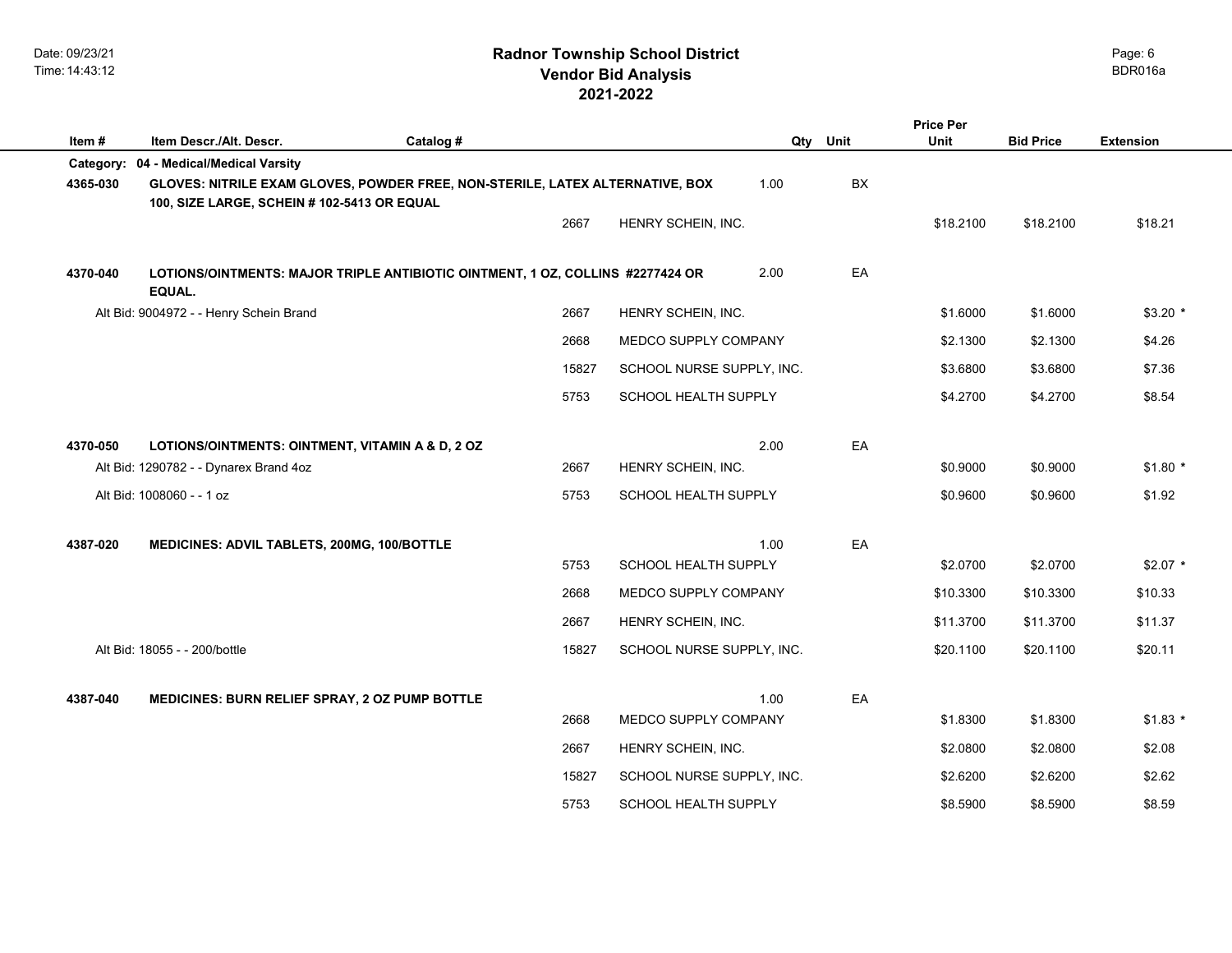|           |                                                                                              |           |       |                             |          |             | <b>Price Per</b> |                  |                  |
|-----------|----------------------------------------------------------------------------------------------|-----------|-------|-----------------------------|----------|-------------|------------------|------------------|------------------|
| Item #    | Item Descr./Alt. Descr.                                                                      | Catalog # |       |                             | Qty Unit |             | Unit             | <b>Bid Price</b> | <b>Extension</b> |
| Category: | 04 - Medical/Medical Varsity                                                                 |           |       |                             |          |             |                  |                  |                  |
| 4392-006  | MISCELLANEOUS: WET ONES ANTIBACTERIAL WIPES CANISTER, SCHOOL HEALTH # HG49190                |           |       |                             | 18.00    | <b>EACH</b> |                  | (No substitutes) |                  |
|           |                                                                                              |           | 5753  | SCHOOL HEALTH SUPPLY        |          |             | \$5.0100         | \$5.0100         | $$90.18*$        |
|           |                                                                                              |           |       |                             |          |             |                  |                  |                  |
| 4392-045  | MISCELLANEOUS: DURACELL, ALKALINE BATTERIES, AA, SCHEIN # 719-9388 OR EQUAL                  |           |       |                             | 10.00    | PK          |                  |                  |                  |
|           | Alt Bid: 90036 - - Energizer 2/pk                                                            |           | 5753  | SCHOOL HEALTH SUPPLY        |          |             | \$2.8300         | \$2.8300         | $$28.30*$        |
|           | Alt Bid: 25122 - - 4/pkg                                                                     |           | 15827 | SCHOOL NURSE SUPPLY, INC.   |          |             | \$3.9800         | \$3.9800         | \$39.80          |
|           | Alt Bid: 1358847 - - Procell 24/box                                                          |           | 2667  | HENRY SCHEIN, INC.          |          |             | \$7.2000         | \$7.2000         | \$72.00          |
|           |                                                                                              |           |       |                             |          |             |                  |                  |                  |
| 4392-110  | MISCELLANEOUS: RUBBING ALCOHOL, ISOPROPYL.                                                   |           |       |                             | 4.00     | PT          |                  |                  |                  |
| 16.0Z     | Alt Bid: 1127067 - - Henry Schein Brand Isopropyl 70%                                        |           | 2667  | HENRY SCHEIN, INC.          |          |             | \$1.4100         | \$1,4100         | $$5.64*$         |
|           |                                                                                              |           |       |                             |          |             |                  |                  |                  |
|           |                                                                                              |           | 2668  | MEDCO SUPPLY COMPANY        |          |             | \$1.5700         | \$1.5700         | \$6.28           |
|           |                                                                                              |           | 15827 | SCHOOL NURSE SUPPLY, INC.   |          |             | \$2.6600         | \$2.6600         | \$10.64          |
|           |                                                                                              |           | 5753  | SCHOOL HEALTH SUPPLY        |          |             | \$2.9700         | \$2.9700         | \$11.88          |
|           |                                                                                              |           |       |                             |          |             |                  |                  |                  |
| 4392-113  | MISCELLANEOUS: PURELL INSTANT HAND SANITIZER WITH ALOE 8 OZ PUMP, SCHOOL HEALTH<br># AK34478 |           |       |                             | 38.00    | <b>EACH</b> |                  | (No substitutes) |                  |
|           |                                                                                              |           | 2667  | HENRY SCHEIN, INC.          |          |             | \$2.6300         | \$2.6300         | $$99.94*$        |
|           |                                                                                              |           | 2668  | MEDCO SUPPLY COMPANY        |          |             | \$3.9000         | \$3.9000         | \$148.20         |
|           |                                                                                              |           | 15827 | SCHOOL NURSE SUPPLY, INC.   |          |             | \$8.2500         | \$8.2500         | \$313.50         |
|           |                                                                                              |           |       |                             |          |             |                  |                  |                  |
| 4392-125  | <b>MISCELLANEOUS: HYDROGEN PEROXIDE, USP.</b>                                                |           |       |                             | 1.00     | PT          |                  |                  |                  |
|           | Alt Bid: 1127069 - - Henry Schein Brand                                                      |           | 2667  | HENRY SCHEIN, INC.          |          |             | \$0.5500         | \$0.5500         | $$0.55$ *        |
|           |                                                                                              |           | 2668  | MEDCO SUPPLY COMPANY        |          |             | \$0.7100         | \$0.7100         | \$0.71           |
|           |                                                                                              |           | 5753  | <b>SCHOOL HEALTH SUPPLY</b> |          |             | \$1.0800         | \$1.0800         | \$1.08           |
|           | Alt Bid: 18460 - - 16 oz                                                                     |           | 15827 | SCHOOL NURSE SUPPLY, INC.   |          |             | \$1.4100         | \$1.4100         | \$1.41           |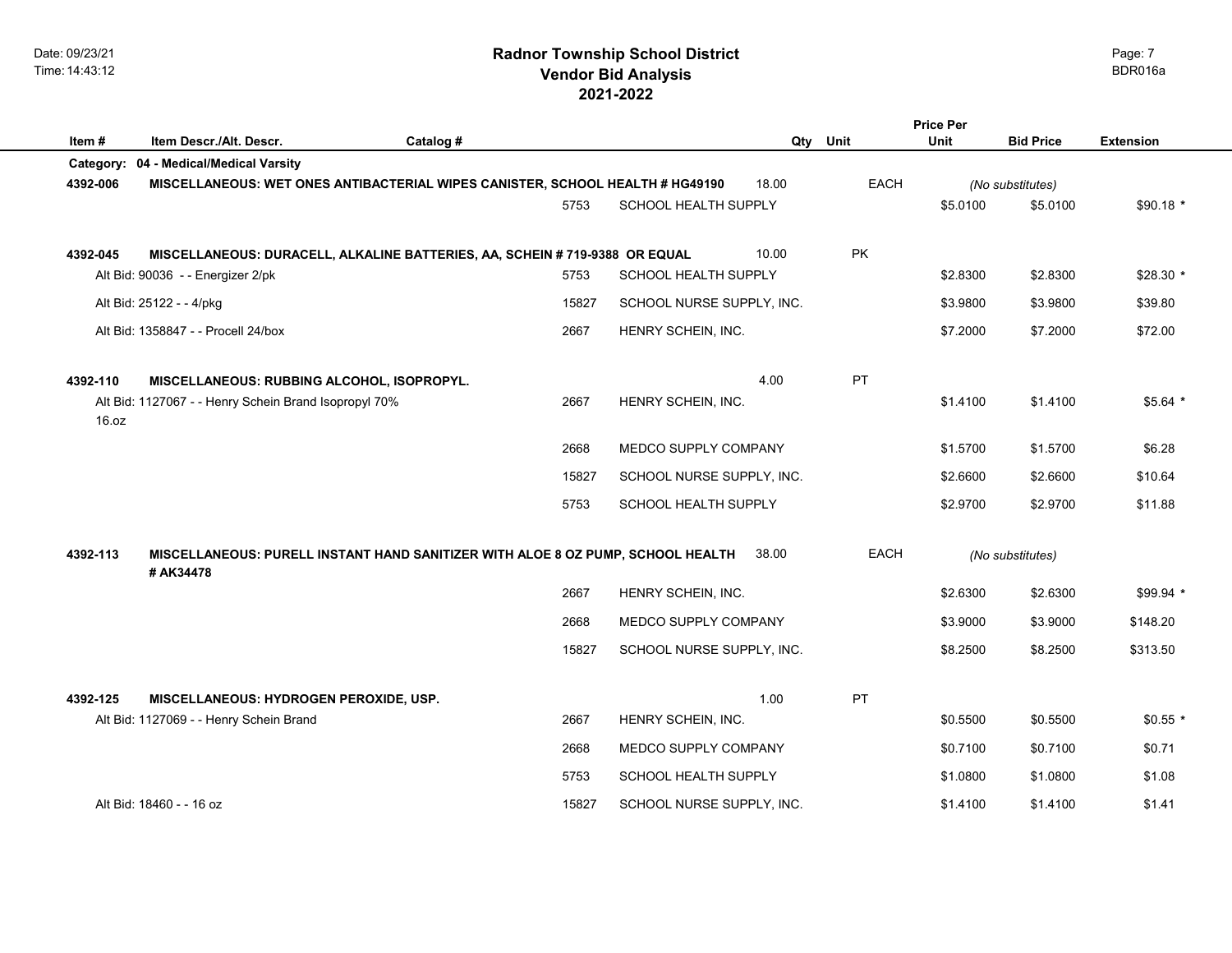Date: 09/23/21 Time: 14:43:13

# **2021-2022 Radnor Township School District Vendor Bid Analysis** BDR016a

|                  |                                                                                                 |           |                           |      | <b>Price Per</b> |                  |                  |
|------------------|-------------------------------------------------------------------------------------------------|-----------|---------------------------|------|------------------|------------------|------------------|
| Item#            | Item Descr./Alt. Descr.<br>Category: 04 - Medical/Medical Varsity                               | Catalog # | Qty                       | Unit | Unit             | <b>Bid Price</b> | <b>Extension</b> |
| 4392-130         | MISCELLANEOUS: ORTHODONTIC WAX, SCHOOL HEALTH # HG47009                                         |           | 1.00                      | EACH |                  |                  |                  |
|                  |                                                                                                 | 5753      | SCHOOL HEALTH SUPPLY      |      | \$1.3900         | \$1.3900         | $$1.39*$         |
|                  | Alt Bid: 36168 - - 4/pkg                                                                        | 15827     | SCHOOL NURSE SUPPLY, INC. |      | \$2.0900         | \$2.0900         | \$2.09           |
|                  | Alt Bid: 5471584 - - 48/box                                                                     | 2667      | HENRY SCHEIN, INC.        |      | \$16.3400        | \$16.3400        | \$16.34          |
| 4450-010         | TAPE: TAPE, 1/2" X 5 YDS, 12 SP/BOX                                                             |           | 1.00                      | BX   |                  |                  |                  |
| 10 <sub>yd</sub> | Alt Bid: 1013025 - - Surgical Cloth Tape 24/bo - 1/2" x                                         | 2667      | HENRY SCHEIN, INC.        |      | \$9,4400         | \$9.4400         | $$9.44$ *        |
|                  |                                                                                                 | 5753      | SCHOOL HEALTH SUPPLY      |      | \$10.8800        | \$10.8800        | \$10.88          |
| 4458-010         | TISSUE: TISSUE, 7" X 9-1/2", 160/BOX, 36 BOX/CASE, MARCAL OR EQUAL.                             |           | 8.00                      | CS   |                  |                  |                  |
| 30 boxes/case    | Alt Bid: 1158903 - - Georgia Pacific Envision 100/box -                                         | 2667      | HENRY SCHEIN, INC.        |      | \$25.6800        | \$25.6800        | $$205.44$ *      |
|                  | Alt Bid: 1030645 - - 100/box, 30/case                                                           | 5753      | SCHOOL HEALTH SUPPLY      |      | \$27.7700        | \$27.7700        | \$222.16         |
|                  | Alt Bid: 65610 - - Acclaim 8 x 8 1/2 100/box - 30/case                                          | 2668      | MEDCO SUPPLY COMPANY      |      | \$32.9900        | \$32.9900        | \$263.92         |
|                  | Alt Bid: 23223C - - 100/box - 30/case                                                           | 15827     | SCHOOL NURSE SUPPLY, INC. |      | \$33.5500        | \$33.5500        | \$268.40         |
| 4460-020         | TWEEZERS: TWEEZERS, 3 1/2". MEDCO #48002M OR EQUAL                                              |           | 1.00                      | EA   |                  |                  |                  |
|                  |                                                                                                 | 2668      | MEDCO SUPPLY COMPANY      |      | \$0.7600         | \$0.7600         | $$0.76*$         |
|                  |                                                                                                 | 5753      | SCHOOL HEALTH SUPPLY      |      | \$0.8700         | \$0.8700         | \$0.87           |
|                  | Alt Bid: 3787700 - - Slant 3" Chanby                                                            | 2667      | HENRY SCHEIN, INC.        |      | \$0.9200         | \$0.9200         | \$0.92           |
|                  |                                                                                                 | 15827     | SCHOOL NURSE SUPPLY, INC. |      | \$1.5400         | \$1.5400         | \$1.54           |
| 4490-078         | TRAINER: CURAD NON-ADHERANT PADS, 2" X 3", STERILE, ABSORBENT, RAYON/POLYESTER,<br>100 PADS/BOX |           | 1.00                      | BX   |                  | (No substitutes) |                  |
|                  |                                                                                                 | 2668      | MEDCO SUPPLY COMPANY      |      | \$3.3500         | \$3.3500         | $$3.35$ *        |
|                  | Alt Bid: 8900899 - - Kendall Telfa                                                              | 2667      | HENRY SCHEIN, INC.        |      | \$8.7000         | \$8.7000         | \$8.70           |